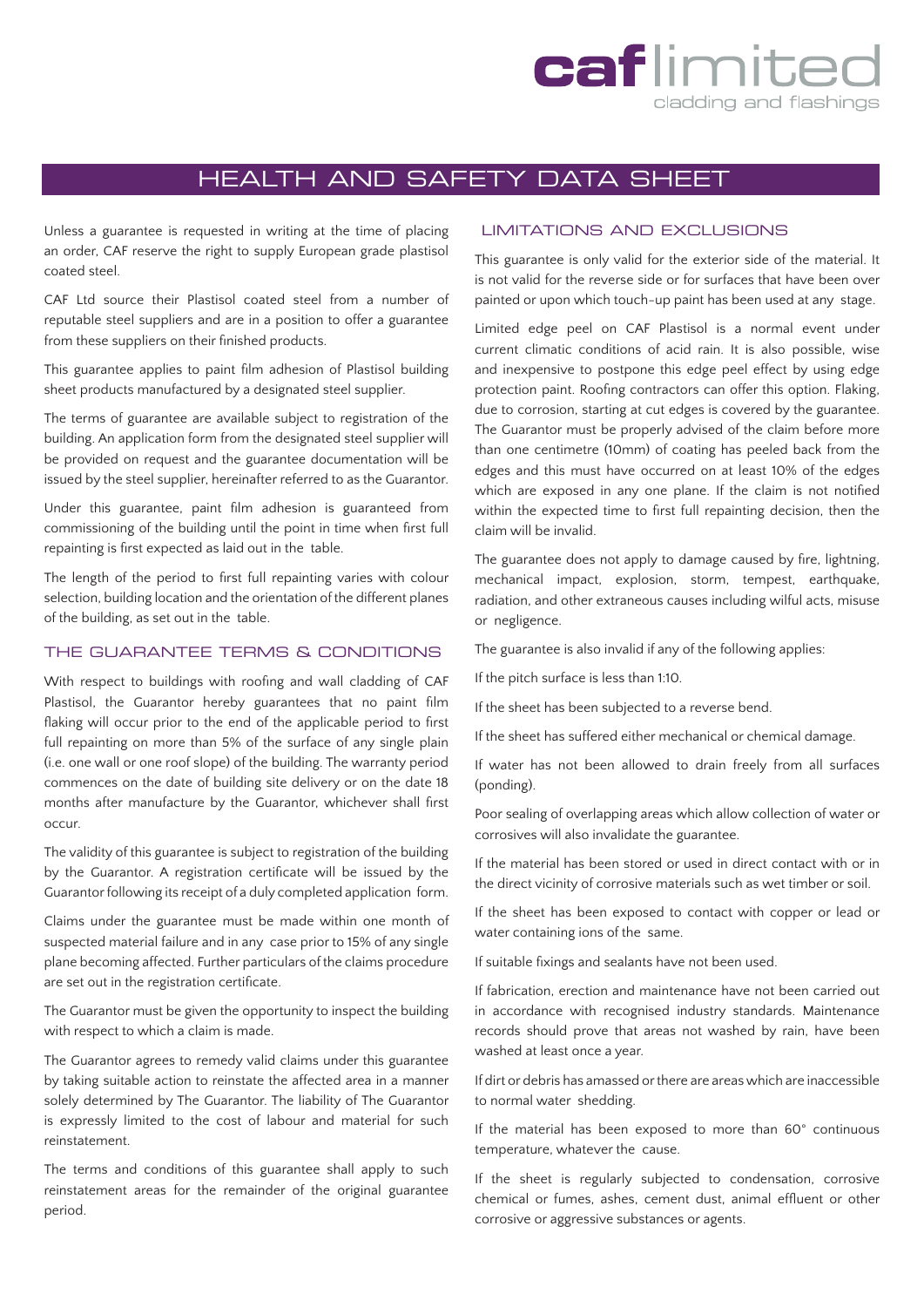| Expected Time to Full Repainting                                                                                                                                                                                                                                                                                             |                                                                                                                                                                                                                      | <b>Wall Cladding Years</b> |        | Roof Cladding Years |        | Reduction Due to<br><b>Orientation Years</b> |            |
|------------------------------------------------------------------------------------------------------------------------------------------------------------------------------------------------------------------------------------------------------------------------------------------------------------------------------|----------------------------------------------------------------------------------------------------------------------------------------------------------------------------------------------------------------------|----------------------------|--------|---------------------|--------|----------------------------------------------|------------|
| <b>Standard Colours</b>                                                                                                                                                                                                                                                                                                      | <b>Nearest BS</b><br>Ref.                                                                                                                                                                                            | Inland                     | Marine | Inland              | Marine | E, W, N                                      | S, SE,, SW |
| Bamboo<br><b>Buttermilk</b><br>Goosewing<br>Grey Ivory<br>Merlin Grey<br>Moorland Green<br>Mushroom<br>New Grey<br>Olive Green<br>Pigeon Grey<br>Wedgewood Blue<br>White<br>Willow                                                                                                                                           | 08C35<br>10C31<br>10A05<br><b>RAL9002</b><br>18B25<br>18B21<br>10B19<br>10B23<br>12B27<br>18B17<br>18C37<br>00E55<br>12B17                                                                                           | 30                         | 25     | 25                  | 20     | $\circ$                                      | $-4$       |
| <b>Black</b><br>Cornflower Blue<br>Country Green<br>Crimson<br>Golden Glow<br>Golden Yellow<br>Forest Green<br>Jade<br>Juniper Green<br>Linden Green<br>Navy<br>New Red<br>Ocean Blue<br>Pacific Blue<br>Poppy Red<br>Saffron<br>Sage Green<br>Slate Blue<br>Tangerine Orange<br>Aztec Yellow<br>Terracotta<br>Vandyke Brown | 00E53<br>18E53<br><b>RAL3004</b><br>06E56<br>O8E51<br><b>RAL6002</b><br>14C37<br>12B29<br>12E53<br><b>RAL5003</b><br>04D44<br>18C39<br>18E58<br>04E53<br>08E53<br>12D45<br>18B29<br>06E53<br>10E55<br>04C39<br>O8B29 | 25                         | 20     | 20                  | 15     | $-4$                                         | $-5$       |

Marine means building locations within 5km from lake or sea shoreline. E, W, etc is the main orientation of the plane.

The Guarantor reserves the rights to redefine such periods. The period valid for a particular building will be stated in the guarantee and will correspond to the relevant period prevailing at the time of guarantee application.